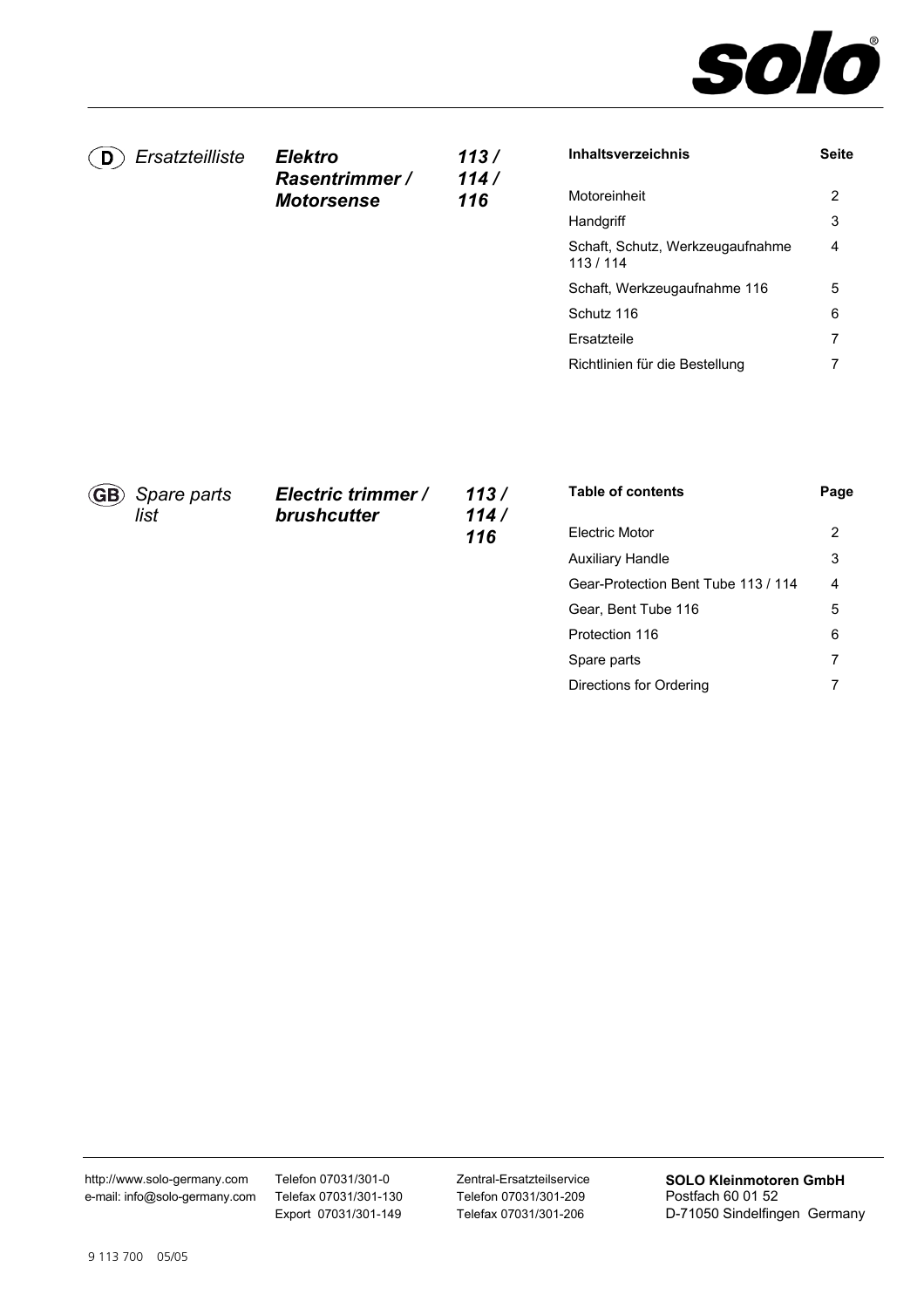

<span id="page-1-0"></span>

| Bild-Nr.       | Bestell-Nr. | Modell  | Menge          | <b>Motoreinheit</b>             | <b>Electric Motor</b>                    |
|----------------|-------------|---------|----------------|---------------------------------|------------------------------------------|
| Pos.-No.       | Order-No.   | Type    | Quantity       |                                 |                                          |
| No.Pos.        | No. de Cde  | Modélo  | <b>Nombres</b> |                                 |                                          |
| Pos.-No.       | Ref.-Nr.    | Modelo  | Cantidad       |                                 |                                          |
|                | 760107700   |         |                | Gehäuse rechts                  | <b>Right Clam Shell</b>                  |
| $\overline{2}$ | 760107800   |         |                | Gehäuse links                   | Left Clam Shell                          |
| 3              | 760004700   |         | 13             | Schraube 4.2 x 22 PZ            | Screw 4,2 x 22 PZ                        |
| 4              | 0068117     | 113     | $\overline{2}$ | Etikett SOLO 113                | Marketing label 113                      |
| 4              | 0068118     | 114     | $\overline{2}$ | Etikett SOLO 114                | Marketing label 114                      |
| 4              | 0068119     | 116     | $\overline{2}$ | Etikett SOLO 116                | Marketing label 116                      |
| 5              | 760107900   |         |                | <b>Schalter</b>                 | Switch                                   |
| 6              | 760008203   | 113     |                | Motoreinheit mit Kupplungsmuffe | Armature 700 W with Bent Tube Joint      |
| 6              | 760008206   | 114     |                | Motoreinheit mit Kupplungsmuffe | Armature 1000 W with Bent Tube Joint     |
| 6              | 760008204   | 116     |                | Motoreinheit mit Kupplungsmuffe | Armature 1000 W with Straight tube Joint |
| 7              | 760003702   |         | $\overline{2}$ | Kohlebürsten mit Bürstenhalter  | Carbon Brush with Brush Holder           |
| 8              | 760004701   |         | 4              | Schraube 4,2 x 18 PZ            | Screw 4,2 x 18 PZ                        |
| 9              | 76930103    |         | $\overline{2}$ | Kabelzugentlastung              | Cord Clamp                               |
| 10             | 76157164501 |         | $\overline{2}$ | Kohlebürstenkabel               | <b>Carbon Brushes Cable</b>              |
| 11             | 760001700   | 113/114 |                | Kupplungsmuffe                  | Bent Tube Joint                          |
| 11             | 760075200   | 116     |                | Kupplungsmuffe                  | Straight Tube Joint                      |
| 13             | 760003900   |         |                | Kondensator mit Kabel           | Capacitor with cables                    |
| 14             | 760024200   | 113     |                | Stator                          | Stator 700 W                             |
| 14             | 760024400   | 114/116 |                | Stator                          | Stator 1000 W                            |
| 15             | 760002200   |         |                | Kabel H05VV-F 2X1               | Cable H05VV-F 2X1                        |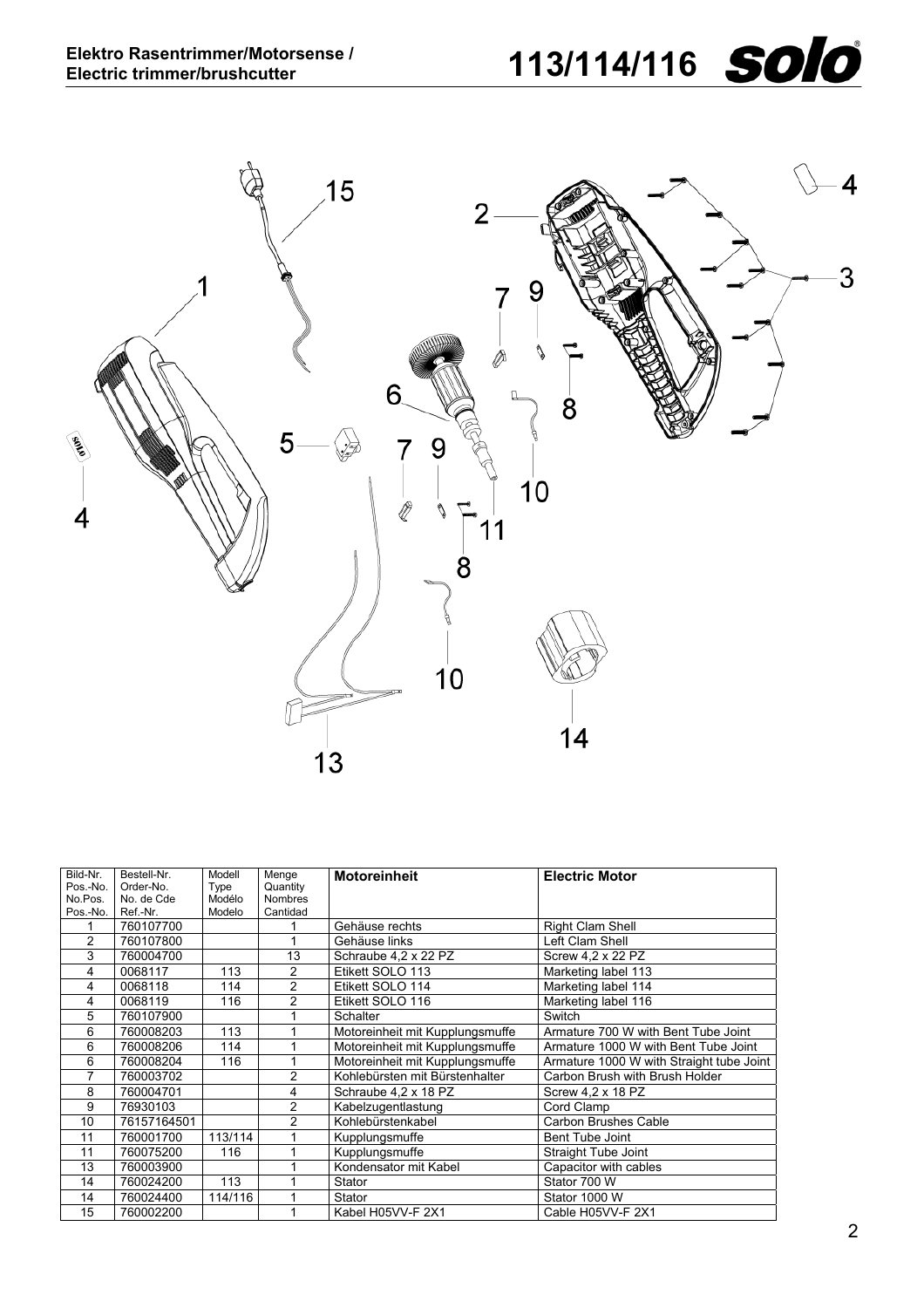

<span id="page-2-0"></span>

| Bild-Nr. | Bestell-Nr. | Modell  | Menge          | Handgriff                           | <b>Auxiliary Handle</b>          |
|----------|-------------|---------|----------------|-------------------------------------|----------------------------------|
| Pos.-No. | Order-No.   | Type    | Quantity       |                                     |                                  |
| No.Pos.  | No. de Cde  | Modélo  | Nombres        |                                     |                                  |
| Pos.-No. | Ref.-Nr.    | Modelo  | Cantidad       |                                     |                                  |
|          | 760013400   |         |                | Schraube 4,1 x 11 PZ                | Self-Threading Screw 4,1 x 11 PZ |
| 2        | 760014000   |         |                | Aufkleber Griffposition             | <b>Handle Position Label</b>     |
| 3        | 760033400   |         | 4              | Schraube M5 x 35 EXAG. 4            | Screw M5 x 35 EXAG. 4            |
| 4        | 760035000   |         | 4              | Scheibe ø 5,3                       | Flat Washer ø 5.3                |
| 5        | 760033301   |         |                | Griff                               | Handle                           |
| 6        | 76930244    |         | 4              | Mutter M5                           | Nut M5                           |
| 7        | 760036101   |         |                | Sicherheitsanschlag                 | Handle Spacer                    |
| 8        | 760008005   | 113     |                | Gebogener Schaft Stahl              | Complete bent grey steel tube    |
| 8        | 760008026   | 114     |                | Gebogener Schaft Aluminium          | Complete bent aluminium tube     |
| 8        | 760008055   | 116     |                | Gerader Schaft Aluminium            | Complete straight aluminium tube |
| 9        | 760001600   | 113/114 |                | Flexible Welle für gebogenen Schaft | Flexible Shaft                   |
| 9        | 760024500   | 116     |                | Flexible Welle für geraden Schaft   | <b>Complete Flexible Shaft</b>   |
| 10       | 760041500   |         |                | Set Bügelgriff                      | Handle Kit                       |
| 11       | 760115800   | 116     |                | Gurtaufhängung rechts               | Right strap connection           |
| 12       | 760115700   | 116     |                | Gurtaufhängung links                | Left strap connection            |
| 13       | 7693007901  | 116     | $\overline{2}$ | Schraube 4,2 x 25 PZ                | Screw 4.2 x 25 PZ                |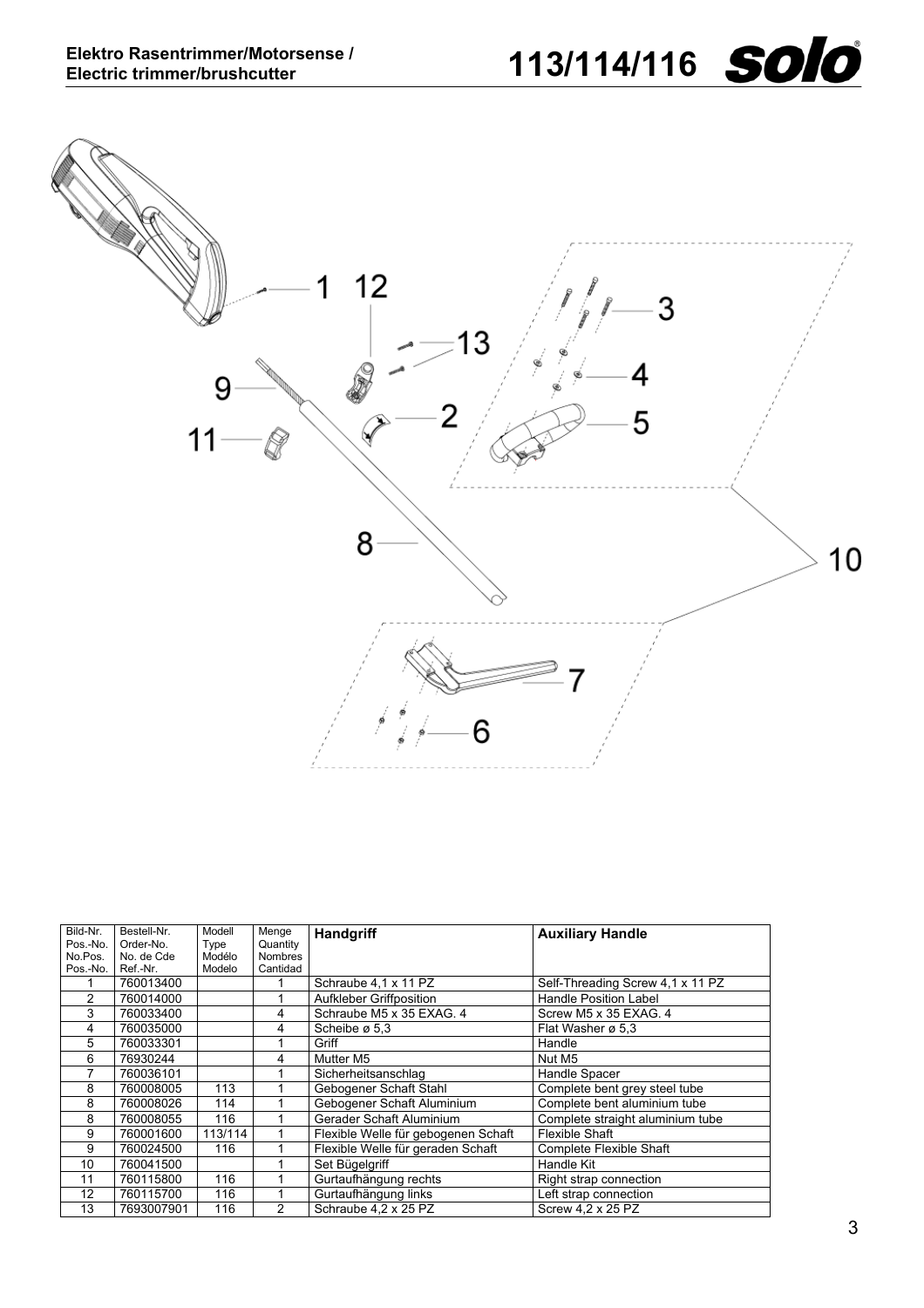

<span id="page-3-0"></span>

| Bild-Nr.       | Bestell-Nr. | Modell  | Menge          | Schaft, Schutz,                   | <b>Gear-Protection Bent Tube</b> |
|----------------|-------------|---------|----------------|-----------------------------------|----------------------------------|
| Pos.-No.       | Order-No.   | Type    | Quantity       | Werkzeugaufnahme                  | 113/114                          |
| No.Pos.        | No. de Cde  | Modélo  | <b>Nombres</b> | 113/114                           |                                  |
| Pos.-No.       | Ref.-Nr.    | Modelo  | Cantidad       |                                   |                                  |
|                | 760008603   | 113/114 |                | Aufkleber Warnhinweise            | Warning label                    |
| $\overline{c}$ | 760008005   | 113     |                | Gebogenes Schaftrohr Stahl kompl. | Complete bent grey steel tube    |
| 2              | 760008026   | 114     |                | Gebogenes Schaftrohr Aluminium    | Complete bent aluminium tube     |
| 3              | 760005001   | 113/114 | 4              | Schraube M4 x 14 PZ               | Screw M4 x 14 PZ                 |
| 4              | 760035600   | 113/114 | 4              | Scheibe $\varnothing$ 4.3         | Flat washer ø 4.3                |
| 5              | 760007304   | 113/114 |                | Schutz                            | Complete protection              |
| 6              | 760087400   | 113/114 |                | Schelle kompl.                    | Complete clamp                   |
| 7              | 760054900   | 113/114 |                | Mutter M6                         | Nylon-block Nut M6               |
| 8              | 760054000   | 113/114 |                | Schelle Einzelteil                | Clamp                            |
| 9              | 760055000   | 113/114 | 2              | Scheibe ø 6.3                     | Flat washer $\varnothing$ 6.3    |
| 10             | 760054800   | 113/114 |                | Schraube M6 x 16                  | Screw M6 x 16                    |
| 11             | 760004802   | 113/114 |                | Schraube 4 x 8                    | Trilobate screw 4 x 8            |
| 12             | 760005900   | 113/114 |                | Zahnscheibe                       | Toothed washer                   |
| 13             | 760110200   | 113/114 |                | Getriebe                          | Complete Gear Box                |
| 14             | 760016000   | 113/114 |                | Befestigungsteil Schutz           | Protection extention             |
| 15             | 760110500   | 113/114 |                | Wickelschutz                      | Anti-clogging device             |
| 16             | 6900650     | 113/114 |                | Fadenkopf                         | Nylon head                       |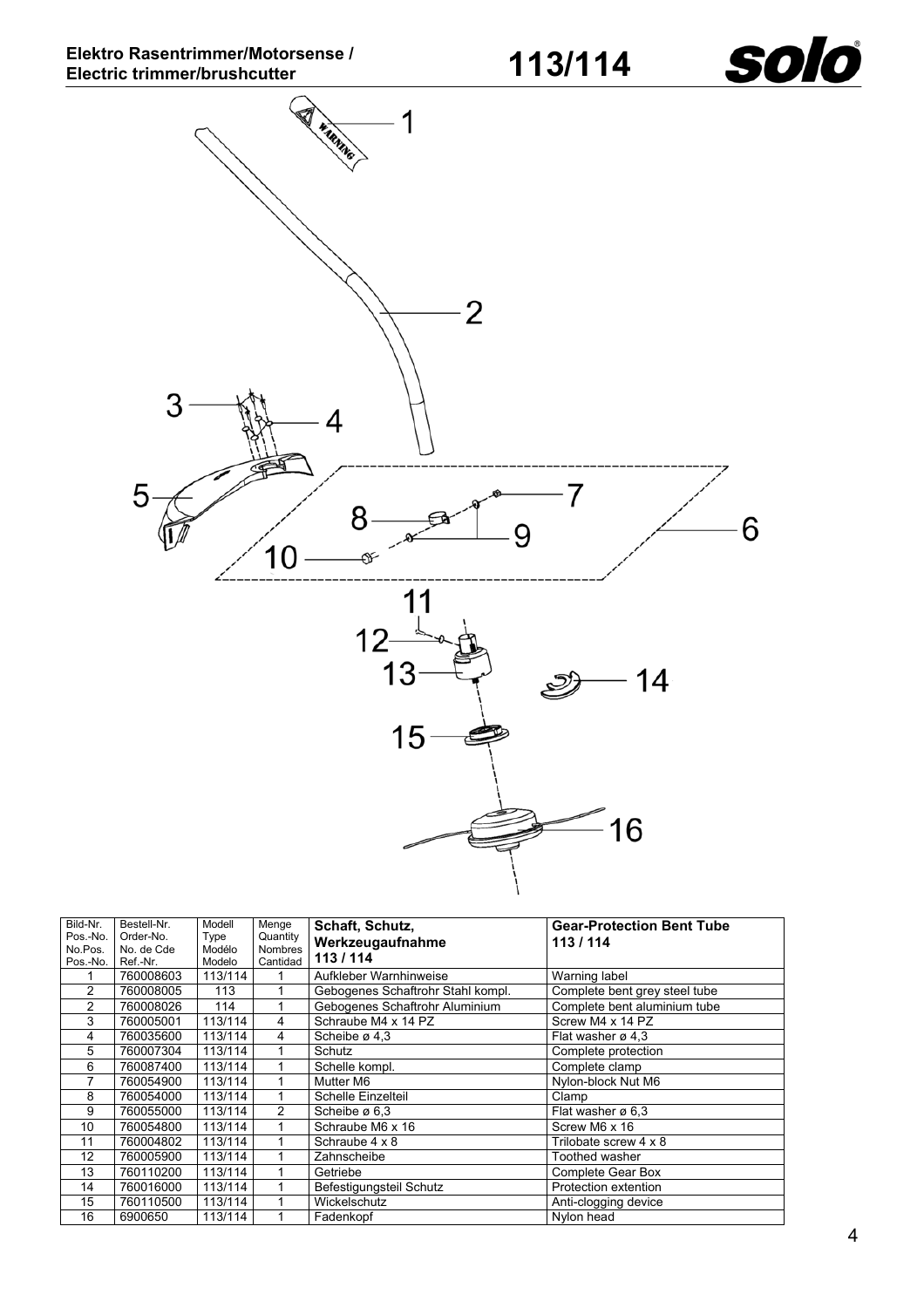<span id="page-4-0"></span>**SAMANIE**  $\overline{2}$ 3 4  $5\overline{5}$ 6 7 ⋐ 8  $10$ ó 11  $\circledcirc$  $12$ 9  $\bigcirc$ 

| Bild-Nr. | Bestell-Nr. | Modell | Menge          | Schaft, Werkzeugaufnahme        | <b>Gear, Bent Tube</b>      |
|----------|-------------|--------|----------------|---------------------------------|-----------------------------|
| Pos.-No. | Order-No.   | Type   | Quantity       | 116                             | 116                         |
| No.Pos.  | No. de Cde  | Modélo | <b>Nombres</b> |                                 |                             |
| Pos.-No. | Ref.-Nr.    | Modelo | Cantidad       |                                 |                             |
|          | 760008604   | 116    |                | Aufkleber Warnhinweise          | Warning label               |
|          | 760018000   | 116    |                | Gerades Schaftrohr Aluminium    | Aluminium straight tube     |
| 3        | 760024500   | 116    |                | Flexible Welle                  | Complete flexible shaft     |
| 4        | 760012100   | 116    | 3              | Schraube M5 x 12                | Screw M5 x 12               |
| 5        | 760110700   | 116    |                | Getriebe                        | Complete gear box           |
| 6        | 760116000   | 116    |                | Wickelschutz am Getriebe        | Fixed Anti-clogging device  |
|          | 760130300   | 116    |                | Druckscheibe Getriebeseite      | Pressure disc 1             |
| 8        | 760116100   | 116    |                | Wickelschutz am Fadenkopf       | Mobile Anti-clogging device |
| 9        | 6900651     | 116    |                | Fadenkopf                       | Nylon head                  |
| 10       | 6900948     | 116    |                | Grasschneideblatt               | Grass cutting blade         |
| 11       | 760130200   | 116    |                | Druckstück am Grasschneideblatt | Pressure disc 2             |
| 12       | 760130100   | 116    |                | Mutter Nut M10 x 1,25 Sx        | Nut M10 x 1.25 Sx           |

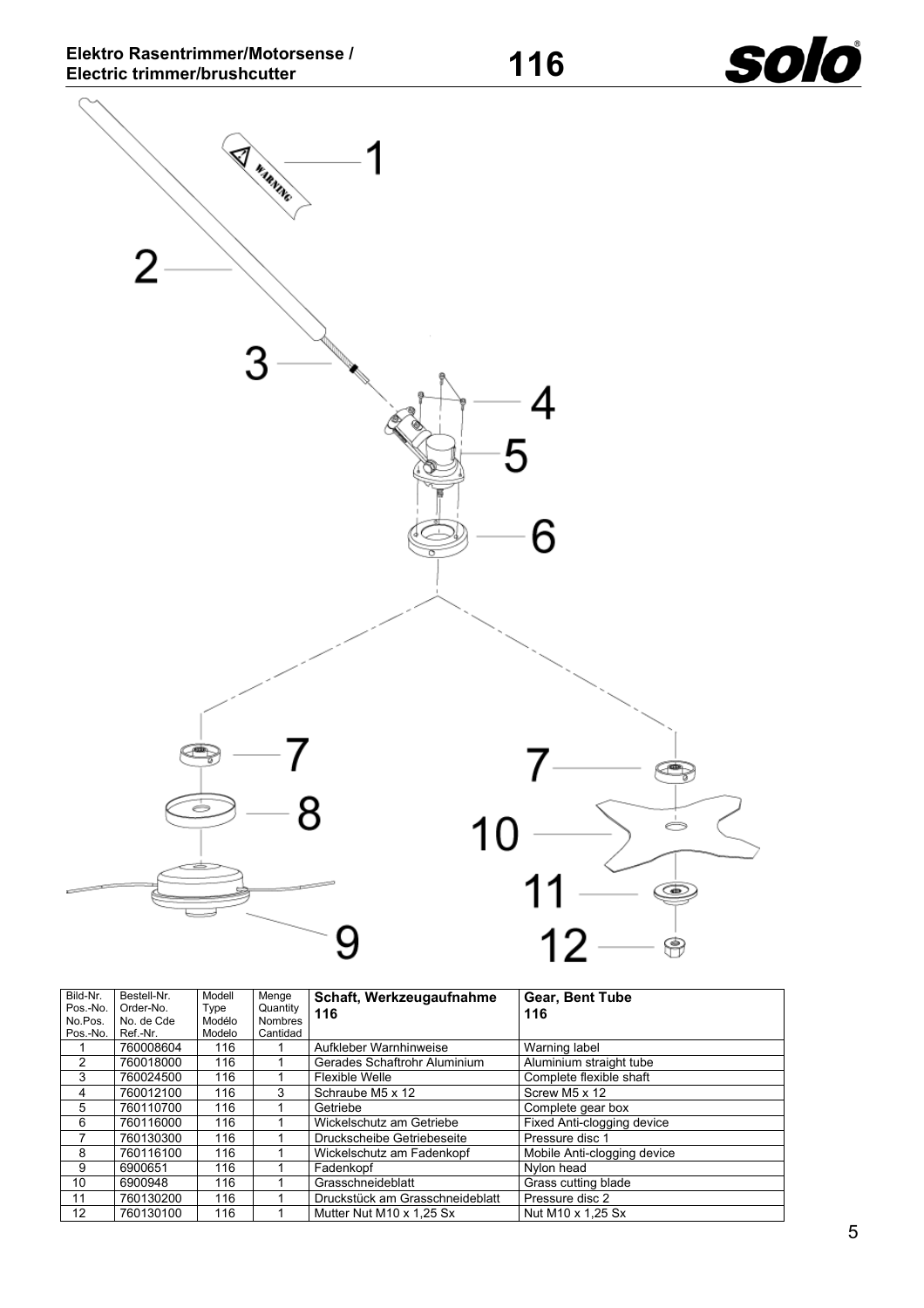

<span id="page-5-0"></span>

| Bild-Nr.<br>Pos.-No. | Bestell-Nr.<br>Order-No. | Modell<br>Type | Menge<br>Quantity | Schutz 116           | <b>Protection 116</b> |
|----------------------|--------------------------|----------------|-------------------|----------------------|-----------------------|
| No.Pos.              | No. de Cde               | Modélo         | <b>Nombres</b>    |                      |                       |
| Pos.-No.             | Ref.-Nr.                 | Modelo         | Cantidad          |                      |                       |
|                      | 760012200                | 116            | 2                 | Schraube M5 x 20     | Screw M5 x 20 Exag. 4 |
| 2                    | 760011801                | 116            |                   | Schutz dreiteilig    | 3 Pcs protection      |
| 3                    | 760005000                | 116            |                   | Schraube M4 x 10     | Screw M4 x 10         |
| 4                    | 760012000                | 116            | 3                 | Schraube M5 x 10     | Screw M5 x 10         |
| 5                    | 760011900                | 116            | 2                 | Mutter M5            | Square Nut M5         |
| 6                    | 760010600                | 116            |                   | Fadenabschneidmesser | Line cutter           |
|                      | 760005200                | 116            | 2                 | Mutter M4            | Nylon block Nut M4    |
| 8                    | 76930244                 | 116            | 3                 | Mutter M5            | Nut M5                |